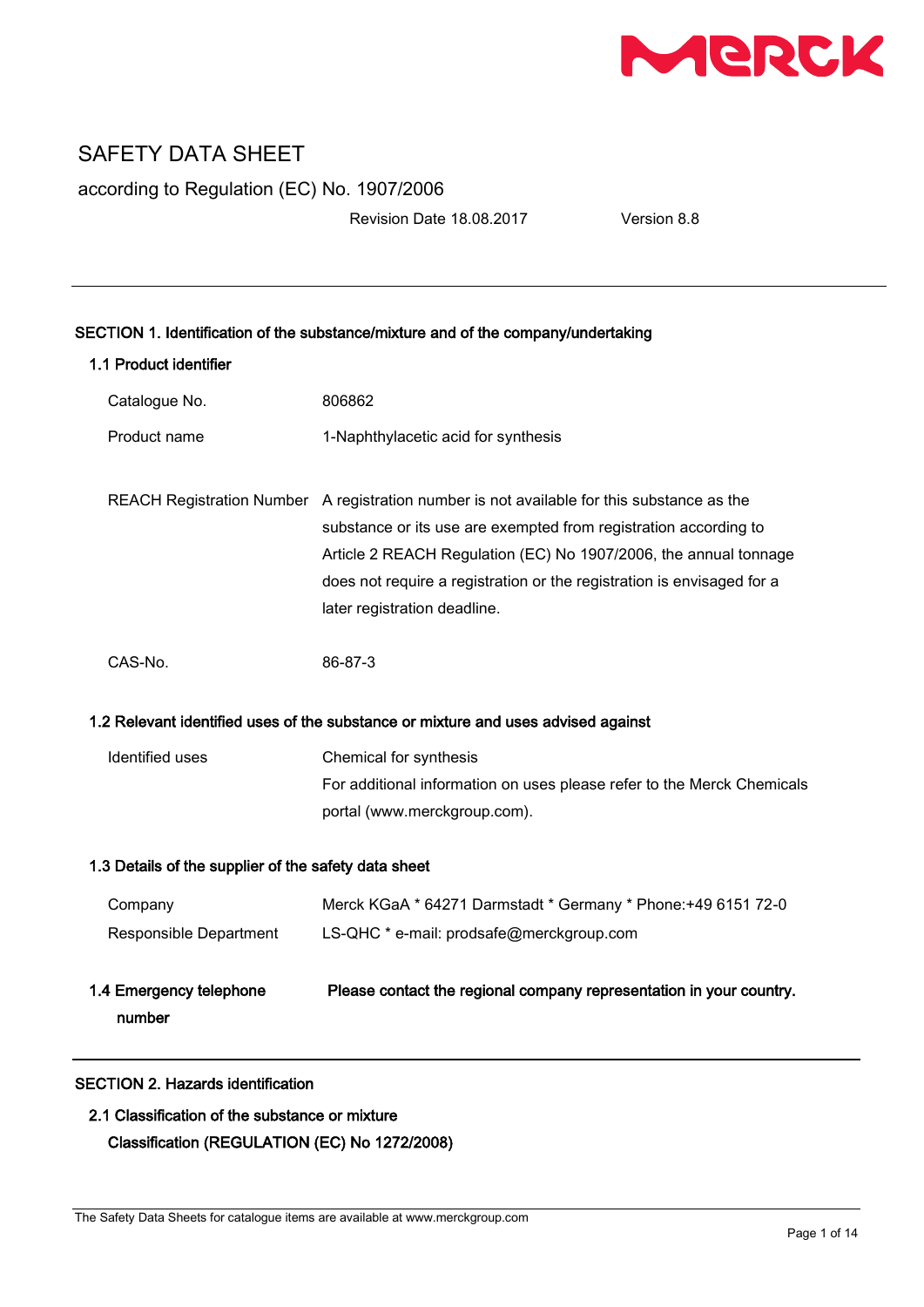# according to Regulation (EC) No. 1907/2006

Catalogue No. 6806862 Product name 1-Naphthylacetic acid for synthesis

Acute toxicity, Category 4, Oral, H302 Eye irritation, Category 2, H319

For the full text of the H-Statements mentioned in this Section, see Section 16.

#### 2.2 Label elements

### Labelling (REGULATION (EC) No 1272/2008)

Hazard pictograms



Signal word Warning

Hazard statements H302 Harmful if swallowed. H319 Causes serious eye irritation.

#### Precautionary statements

Response

P305 + P351 + P338 IF IN EYES: Rinse cautiously with water for several minutes. Remove contact lenses, if present and easy to do. Continue rinsing.

#### Reduced labelling (≤125 ml)

Hazard pictograms



 Signal word Warning

CAS-No. 86-87-3

### 2.3 Other hazards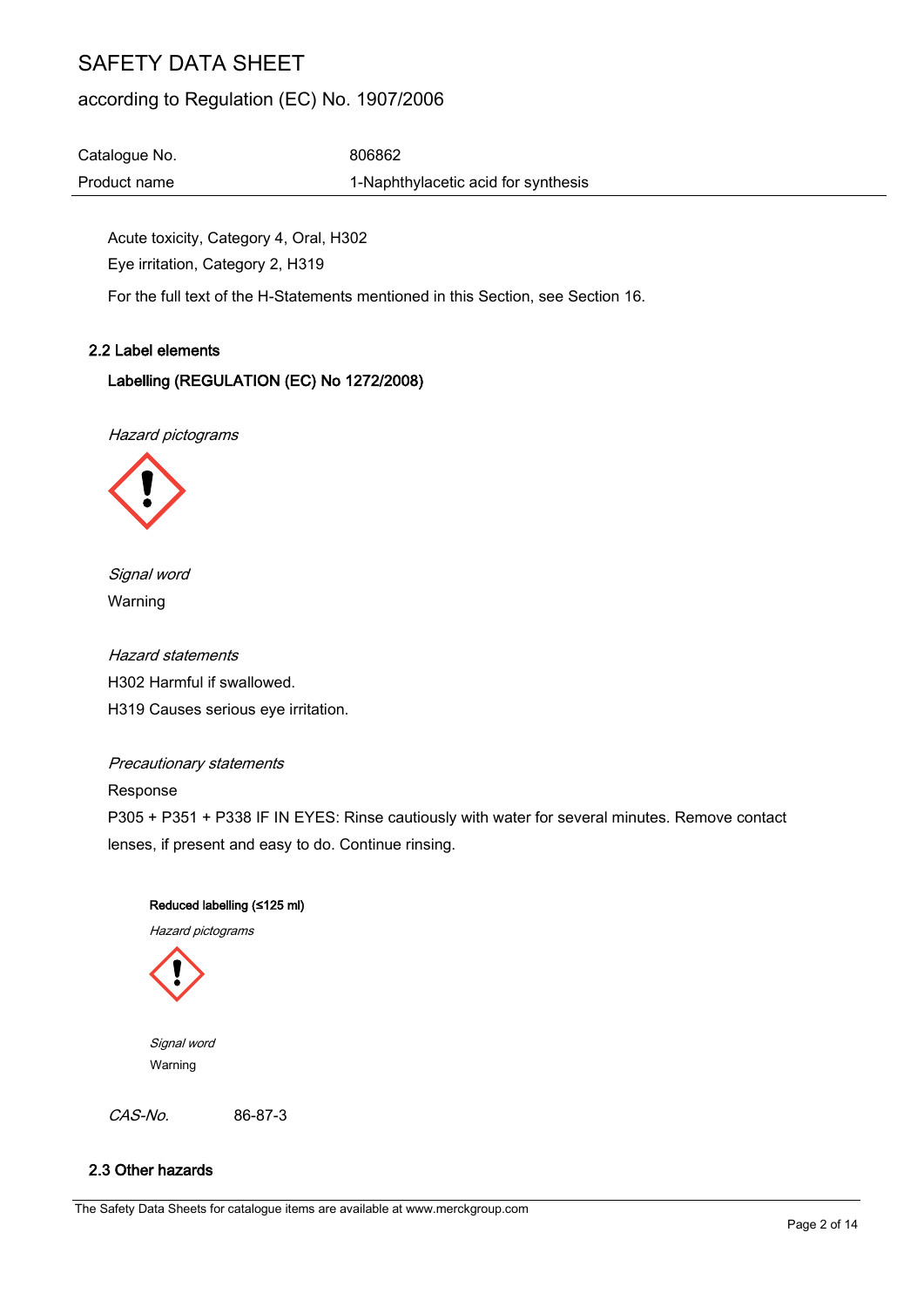## according to Regulation (EC) No. 1907/2006

Catalogue No. 6806862

Product name 1-Naphthylacetic acid for synthesis

None known.

### SECTION 3. Composition/information on ingredients

## 3.1 Substance

| Formula    | $C_{12}H_{10}O_2$ (Hill) |
|------------|--------------------------|
| EC-No.     | 201-705-8                |
| Molar mass | 186,21 g/mol             |

### Hazardous components (REGULATION (EC) No 1272/2008)

|         | Chemical name (Concentration)                |  |
|---------|----------------------------------------------|--|
| CAS-No. | Registration number Classification           |  |
|         | 1-naphthylacetic acid $(>= 50\% - <= 100\%)$ |  |
| 86-87-3 | $\mathbf{r}$                                 |  |
|         |                                              |  |

Acute toxicity, Category 4, H302 Eye irritation, Category 2, H319

\*) A registration number is not available for this substance as the substance or its use are exempted from registration according to Article 2 REACH Regulation (EC) No 1907/2006, the annual tonnage does not require a registration or the registration is envisaged for a later registration deadline.

For the full text of the H-Statements mentioned in this Section, see Section 16.

#### 3.2 Mixture

Not applicable

#### SECTION 4. First aid measures

#### 4.1 Description of first aid measures

After inhalation: fresh air.

In case of skin contact: Take off immediately all contaminated clothing. Rinse skin with water/ shower.

After eye contact: rinse out with plenty of water. Call in ophthalmologist. Remove contact lenses.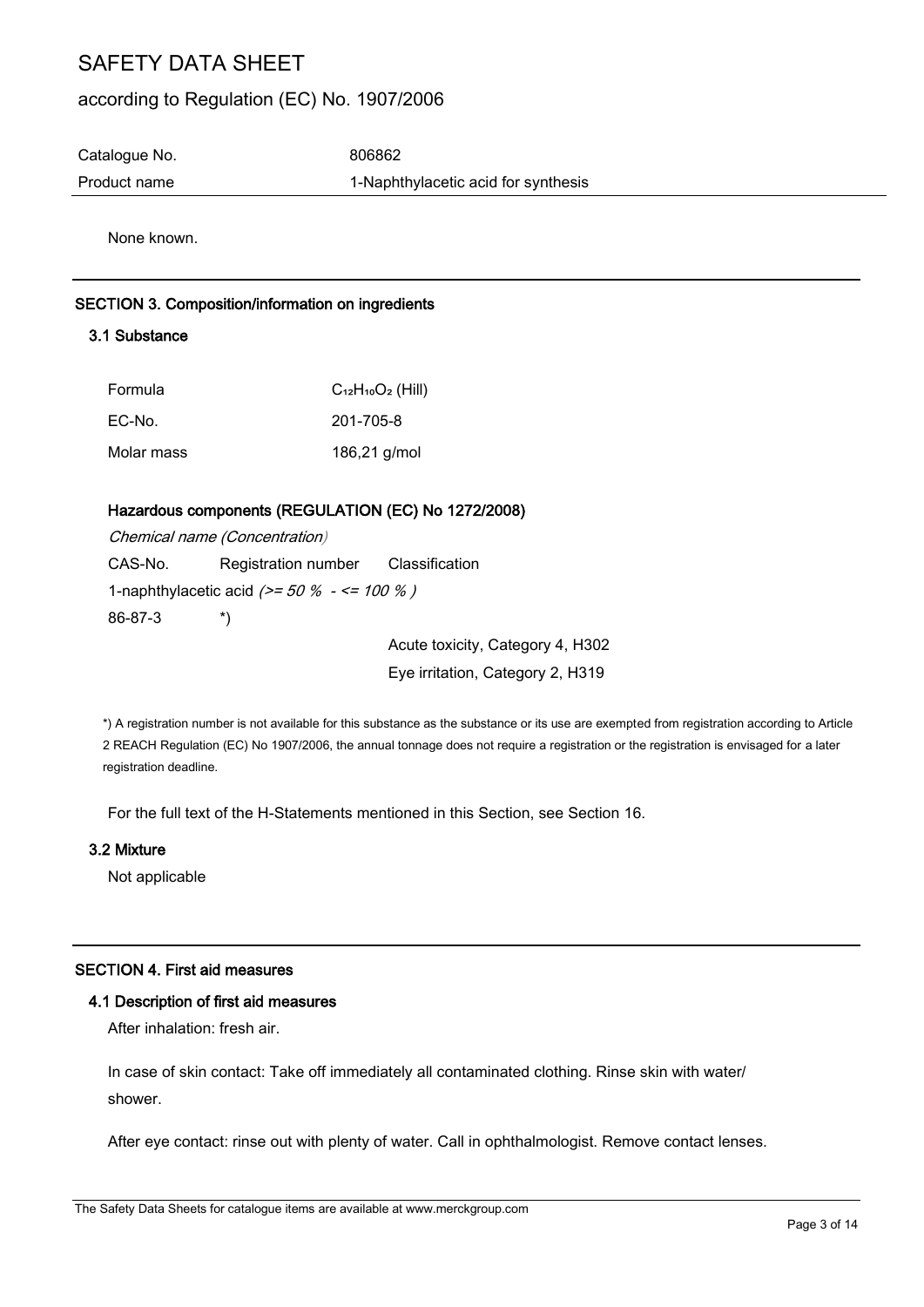## according to Regulation (EC) No. 1907/2006

Catalogue No. 6806862 Product name 1-Naphthylacetic acid for synthesis

After swallowing: immediately make victim drink water (two glasses at most). Consult a physician.

#### 4.2 Most important symptoms and effects, both acute and delayed

irritant effects

#### 4.3 Indication of any immediate medical attention and special treatment needed

No information available.

#### SECTION 5. Firefighting measures

#### 5.1 Extinguishing media

Suitable extinguishing media Water, Foam, Carbon dioxide (CO2), Dry powder

Unsuitable extinguishing media

For this substance/mixture no limitations of extinguishing agents are given.

#### 5.2 Special hazards arising from the substance or mixture

Combustible.

Development of hazardous combustion gases or vapours possible in the event of fire.

#### 5.3 Advice for firefighters

Special protective equipment for firefighters In the event of fire, wear self-contained breathing apparatus.

#### Further information

Prevent fire extinguishing water from contaminating surface water or the ground water system. Suppress (knock down) gases/vapours/mists with a water spray jet.

#### SECTION 6. Accidental release measures

#### 6.1 Personal precautions, protective equipment and emergency procedures

Advice for non-emergency personnel: Avoid inhalation of dusts. Avoid substance contact. Ensure adequate ventilation. Evacuate the danger area, observe emergency procedures, consult an expert.

Advice for emergency responders: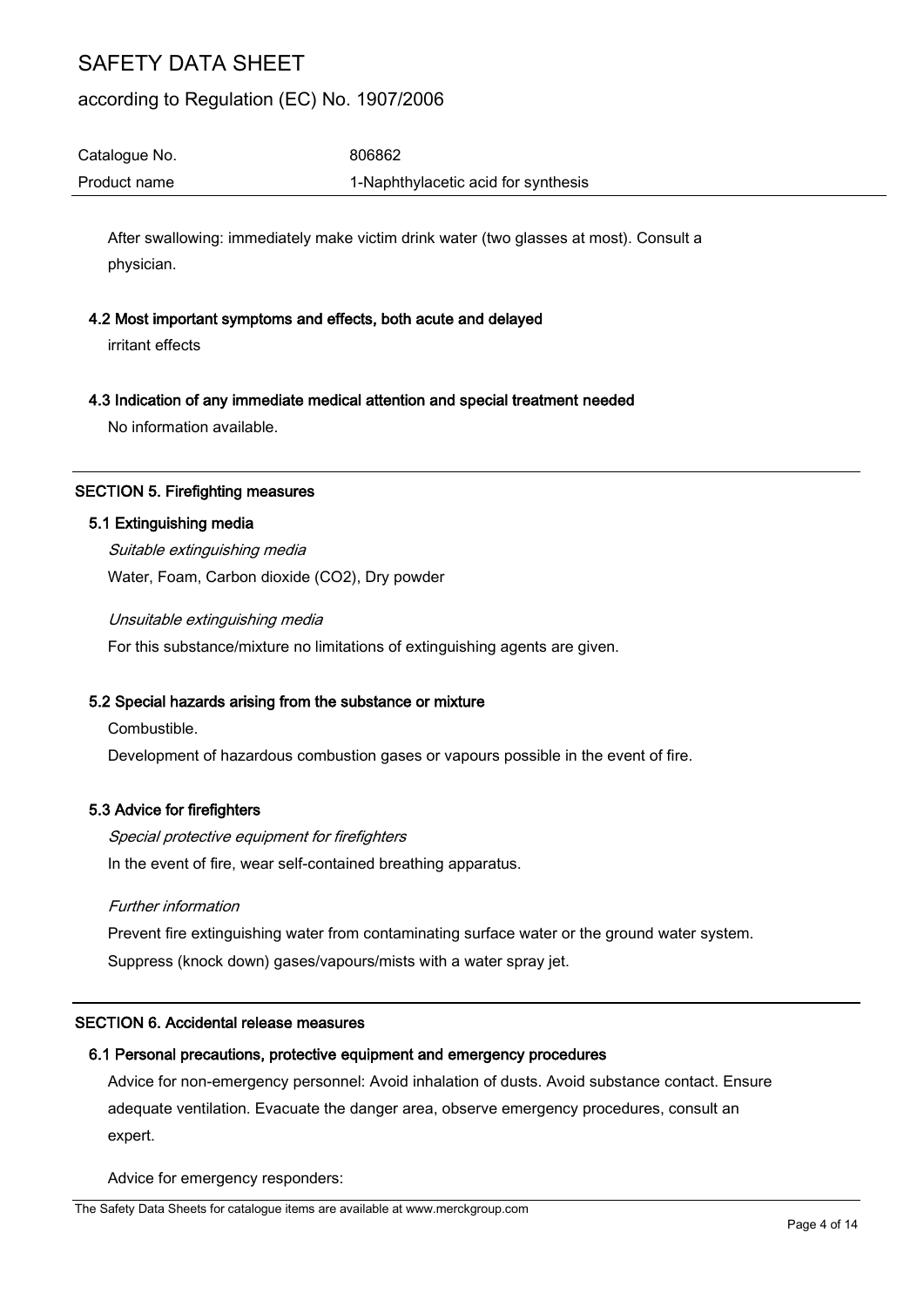## according to Regulation (EC) No. 1907/2006

Catalogue No. 6806862 Product name 1-Naphthylacetic acid for synthesis

Protective equipment see section 8.

#### 6.2 Environmental precautions

Do not let product enter drains.

#### 6.3 Methods and materials for containment and cleaning up

Cover drains. Collect, bind, and pump off spills. Observe possible material restrictions (see sections 7 and 10). Take up dry. Dispose of properly. Clean up affected area. Avoid generation of dusts.

#### 6.4 Reference to other sections

Indications about waste treatment see section 13.

#### SECTION 7. Handling and storage

#### 7.1 Precautions for safe handling

Advice on safe handling Observe label precautions.

Hygiene measures

Change contaminated clothing. Preventive skin protection recommended. Wash hands after working with substance.

#### 7.2 Conditions for safe storage, including any incompatibilities

Storage conditions Tightly closed. Dry. Protected from light.

Recommended storage temperature see product label.

## 7.3 Specific end use(s)

Apart from the uses mentioned in section 1.2 no other specific uses are stipulated.

#### SECTION 8. Exposure controls/personal protection

#### 8.1 Control parameters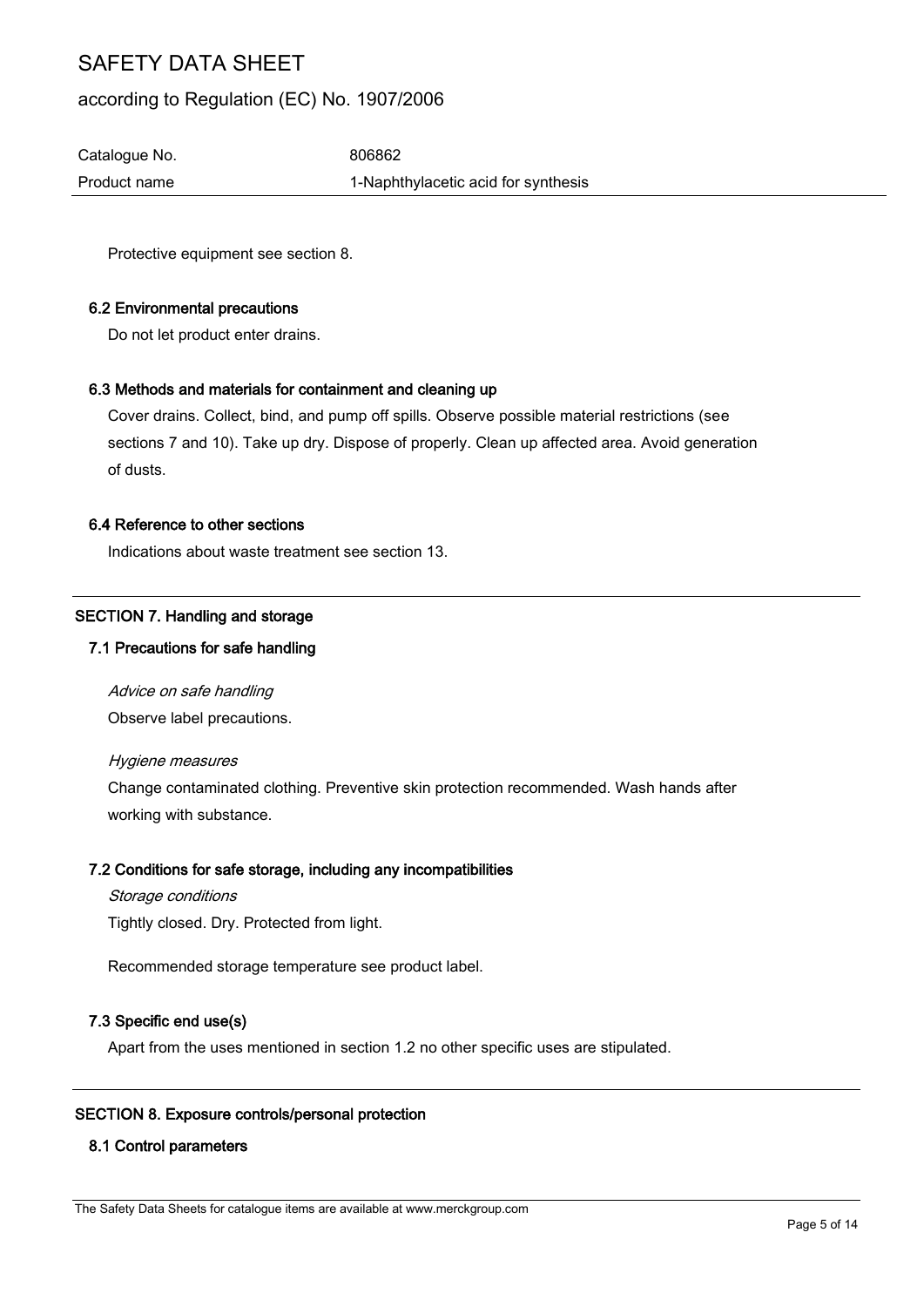## according to Regulation (EC) No. 1907/2006

Catalogue No. 6806862

Product name 1-Naphthylacetic acid for synthesis

### 8.2 Exposure controls

### Engineering measures

Technical measures and appropriate working operations should be given priority over the use of personal protective equipment.

See section 7.1.

#### Individual protection measures

Protective clothing needs to be selected specifically for the workplace, depending on concentrations and quantities of the hazardous substances handled. The chemical resistance of the protective equipment should be enquired at the respective supplier.

Eye/face protection

Safety glasses

Hand protection

full contact:

| Glove material:     | Nitrile rubber    |
|---------------------|-------------------|
| Glove thickness:    | $0.11 \text{ mm}$ |
| Break through time: | $>480$ min        |

splash contact:

| Glove material:     | Nitrile rubber    |
|---------------------|-------------------|
| Glove thickness:    | $0.11 \text{ mm}$ |
| Break through time: | $>480$ min        |

The protective gloves to be used must comply with the specifications of EC Directive 89/686/EEC and the related standard EN374, for example KCL 741 Dermatril® L (full contact), KCL 741 Dermatril® L (splash contact).

The breakthrough times stated above were determined by KCL in laboratory tests acc. to EN374 with samples of the recommended glove types.

This recommendation applies only to the product stated in the safety data sheet $\langle \rangle$ , $\langle \rangle$  supplied by us and for the designated use. When dissolving in or mixing with other substances and under conditions deviating from those stated in EN374 please contact the supplier of CE-approved gloves (e.g. KCL GmbH, D-36124 Eichenzell, Internet: www.kcl.de).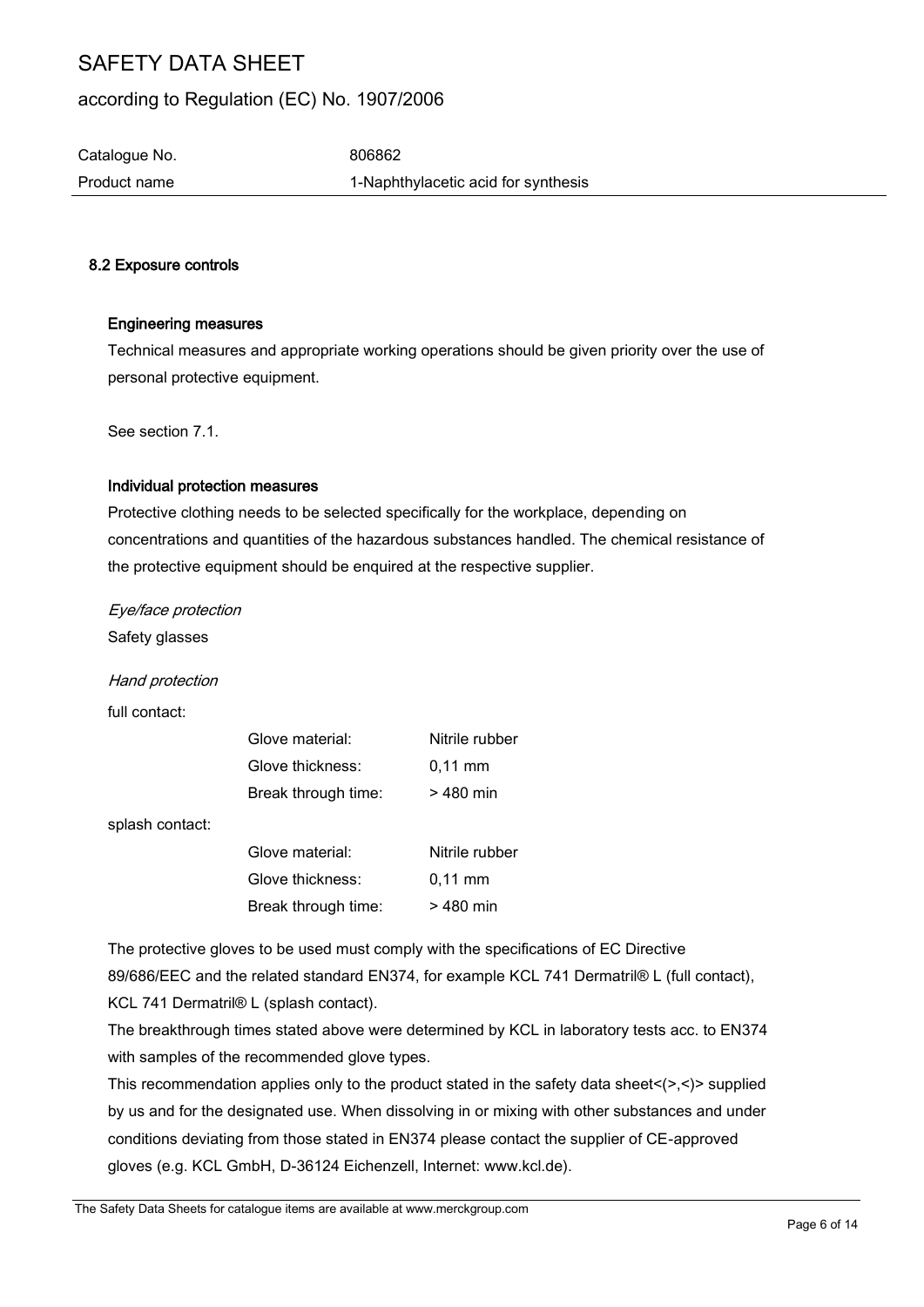## according to Regulation (EC) No. 1907/2006

Catalogue No. 6806862 Product name 1-Naphthylacetic acid for synthesis

Other protective equipment protective clothing

#### Respiratory protection

required when dusts are generated.

Recommended Filter type: Filter P 2 (acc. to DIN 3181) for solid and liquid particles of harmful substances

The entrepeneur has to ensure that maintenance, cleaning and testing of respiratory protective devices are carried out according to the instructions of the producer. These measures have to be properly documented.

#### Environmental exposure controls

Do not let product enter drains.

### SECTION 9. Physical and chemical properties

#### 9.1 Information on basic physical and chemical properties

| Form                   | solid                      |
|------------------------|----------------------------|
| Colour                 | white                      |
| Odour                  | acidic                     |
| <b>Odour Threshold</b> | No information available.  |
| рH                     | 3,0<br>at 0,6 g/l<br>25 °C |
| Melting point/range    | 125 - 131 °C               |
| Boiling point          | No information available.  |
| Flash point            | No information available.  |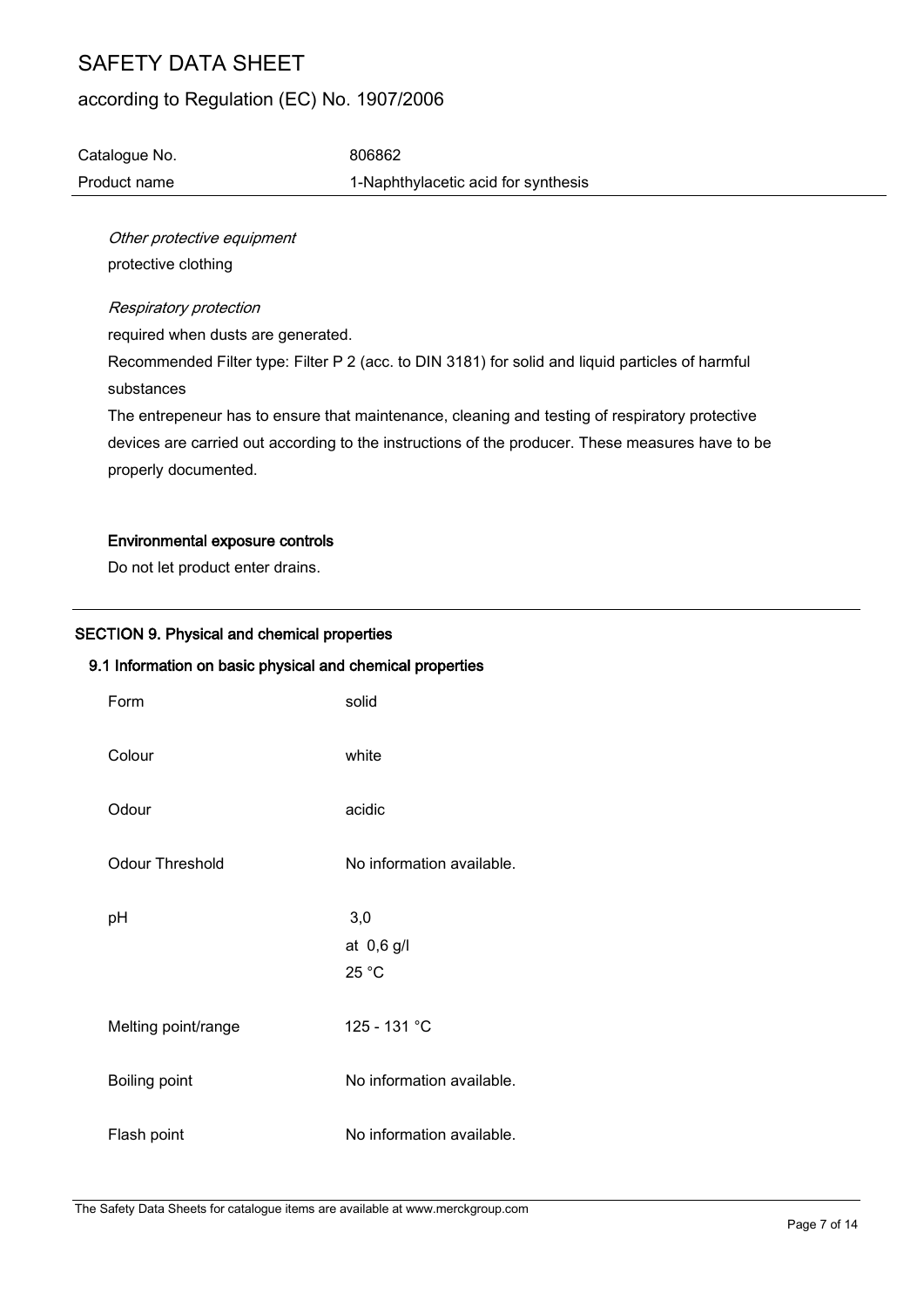# according to Regulation (EC) No. 1907/2006

| Catalogue No.               | 806862                                  |  |
|-----------------------------|-----------------------------------------|--|
| Product name                | 1-Naphthylacetic acid for synthesis     |  |
| Evaporation rate            | No information available.               |  |
| Flammability (solid, gas)   | No information available.               |  |
| Lower explosion limit       | No information available.               |  |
| Upper explosion limit       | No information available.               |  |
| Vapour pressure             | No information available.               |  |
| Relative vapour density     | No information available.               |  |
| Density                     | No information available.               |  |
| Relative density            | No information available.               |  |
| Water solubility            | $0,42$ g/l<br>at 20 °C                  |  |
| Partition coefficient: n-   | log Pow: 2,24                           |  |
| octanol/water               | Bioaccumulation is not expected. (HSDB) |  |
| Auto-ignition temperature   | No information available.               |  |
| Decomposition temperature   | No information available.               |  |
| Viscosity, dynamic          | No information available.               |  |
| <b>Explosive properties</b> | Not classified as explosive.            |  |
| Oxidizing properties        | none                                    |  |
| 9.2 Other data              |                                         |  |
| <b>Bulk density</b>         | ca.240 kg/m3                            |  |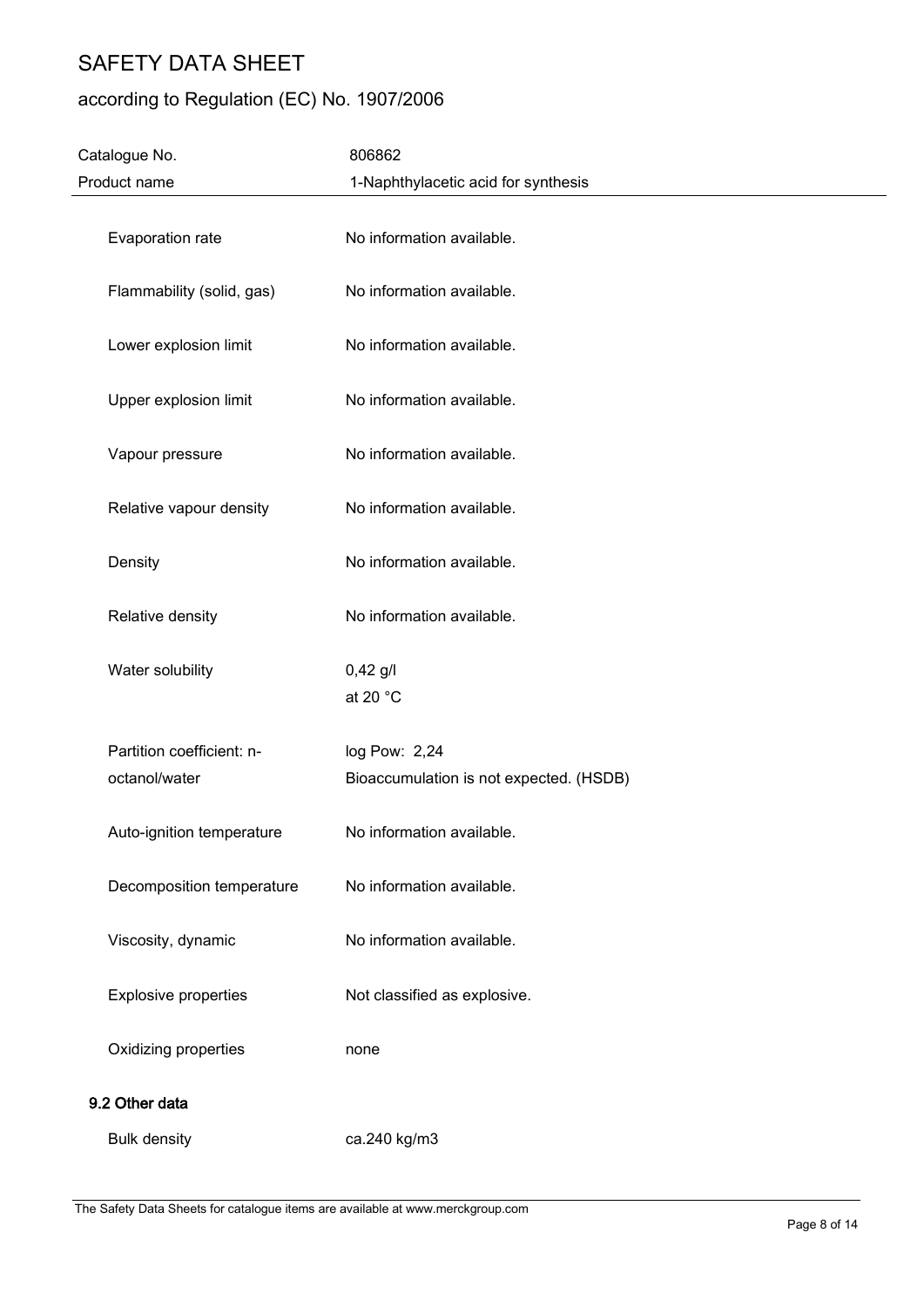## according to Regulation (EC) No. 1907/2006

Catalogue No. 6806862

Product name 1-Naphthylacetic acid for synthesis

## SECTION 10. Stability and reactivity

### 10.1 Reactivity

The following applies in general to flammable organic substances and mixtures: in correspondingly fine distribution, when whirled up a dust explosion potential may generally be assumed.

### 10.2 Chemical stability

Sensitivity to light

#### 10.3 Possibility of hazardous reactions

Violent reactions possible with:

Strong oxidizing agents, Strong bases

### 10.4 Conditions to avoid

no information available

### 10.5 Incompatible materials

no information available

### 10.6 Hazardous decomposition products

no information available

### SECTION 11. Toxicological information

#### 11.1 Information on toxicological effects

Acute oral toxicity LD50 Rat: 1.000 mg/kg

(RTECS)

Acute inhalation toxicity

Symptoms: Possible damages:, mucosal irritations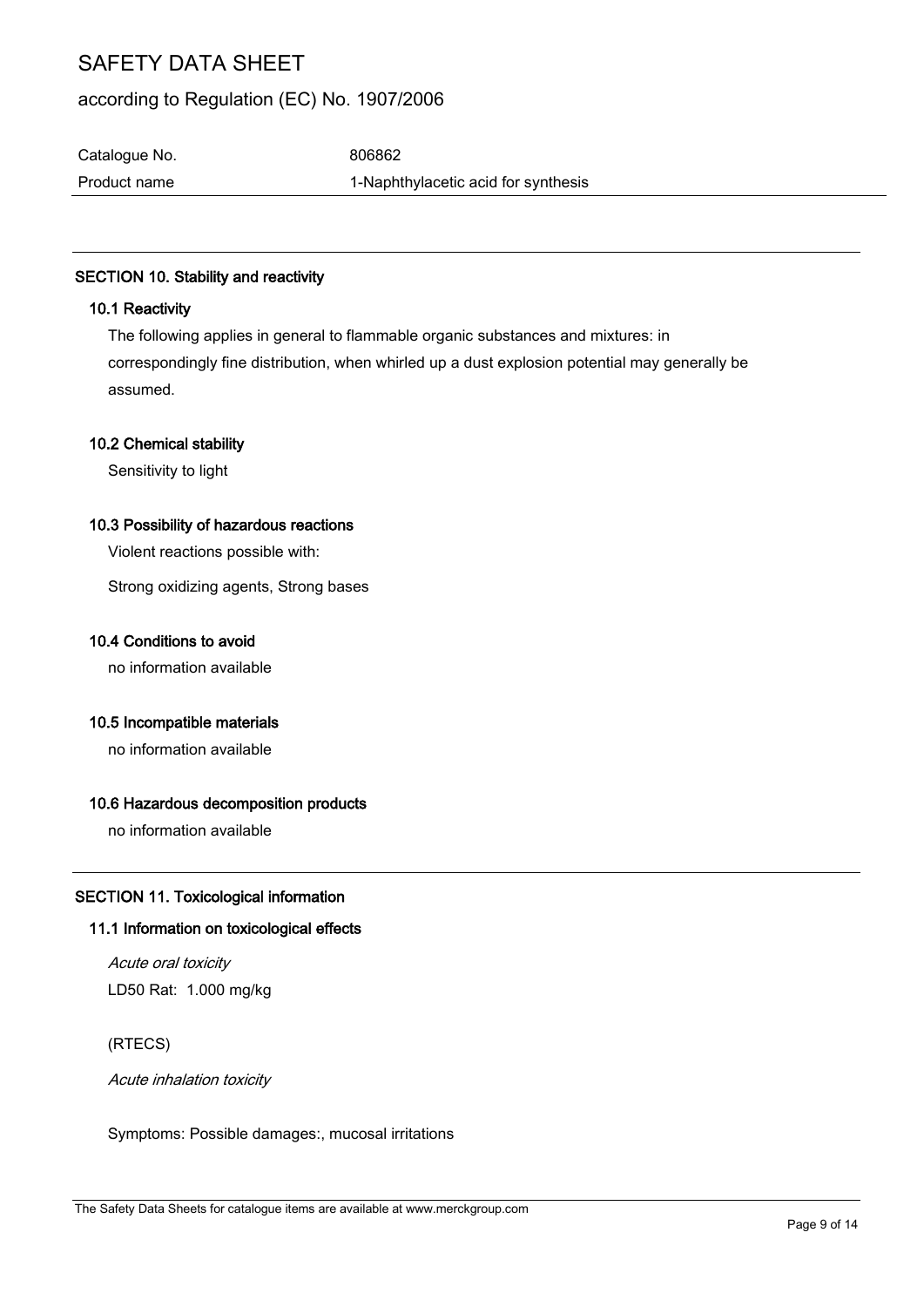## according to Regulation (EC) No. 1907/2006

Catalogue No. 6806862 Product name 1-Naphthylacetic acid for synthesis

Acute dermal toxicity LD50 Rabbit: > 5.000 mg/kg (RTECS)

Skin irritation

Possible damages: slight irritation

Eye irritation Rabbit Result: Severe irritations

(RTECS) Causes serious eye irritation.

**Sensitisation** This information is not available.

Germ cell mutagenicity This information is not available.

**Carcinogenicity** This information is not available.

Reproductive toxicity This information is not available.

**Teratogenicity** 

This information is not available.

Specific target organ toxicity - single exposure This information is not available.

Specific target organ toxicity - repeated exposure This information is not available.

Aspiration hazard This information is not available.

## 11.2 Further information

After absorption:

Systemic effects:

Changes in the blood count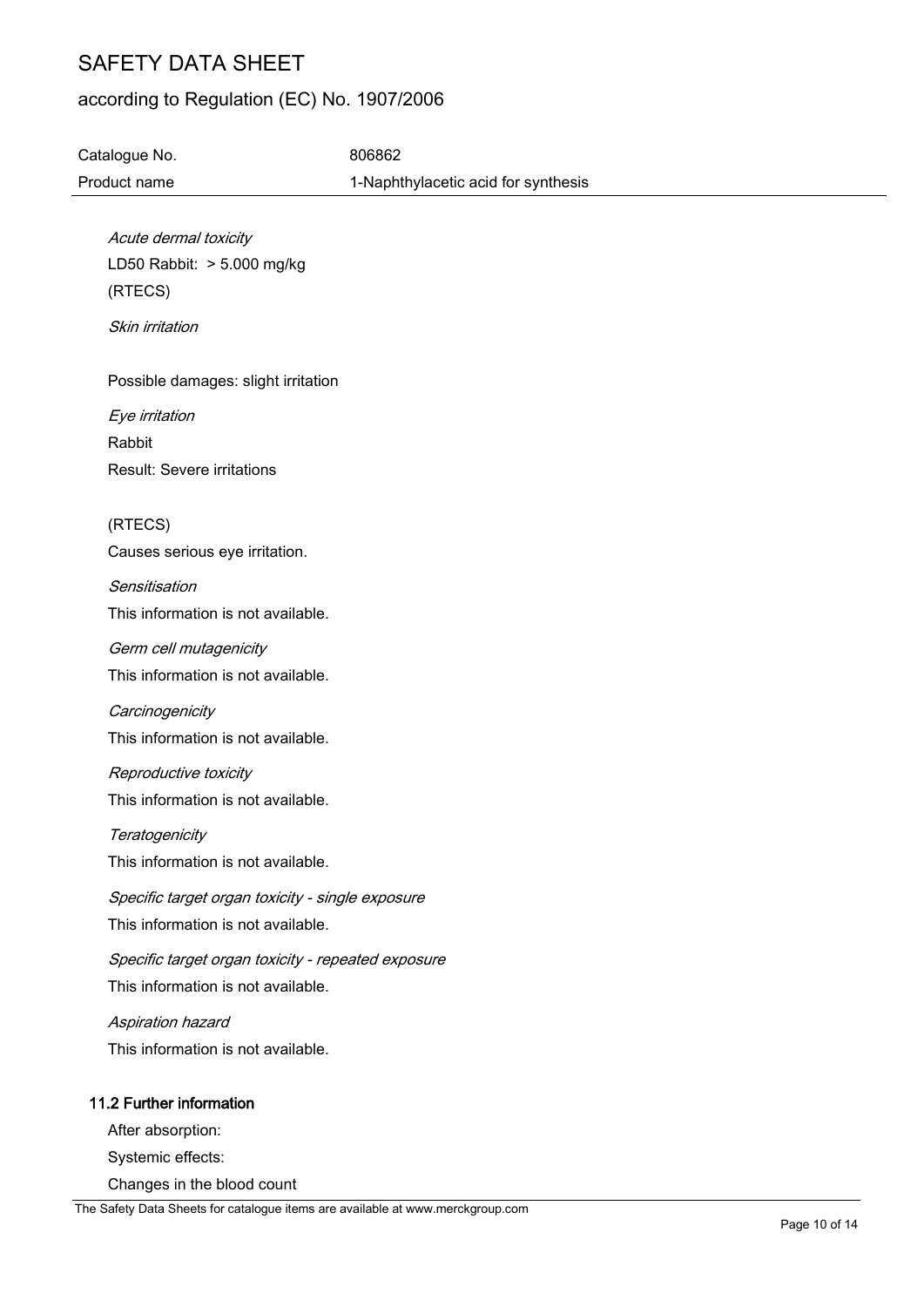## according to Regulation (EC) No. 1907/2006

Catalogue No. 6806862 Product name 1-Naphthylacetic acid for synthesis

Damage to:

Liver

Other dangerous properties can not be excluded.

Handle in accordance with good industrial hygiene and safety practice.

## SECTION 12. Ecological information

#### 12.1 Toxicity

No information available.

#### 12.2 Persistence and degradability

No information available.

#### 12.3 Bioaccumulative potential

Partition coefficient: n-octanol/water log Pow: 2,24

Bioaccumulation is not expected. (HSDB)

### 12.4 Mobility in soil

No information available.

#### 12.5 Results of PBT and vPvB assessment

PBT/vPvB assessment not available as chemical safety assessment not required/not conducted.

#### 12.6 Other adverse effects

Additional ecological information Biological effects: Inhibiton of plant growth in the soil possible.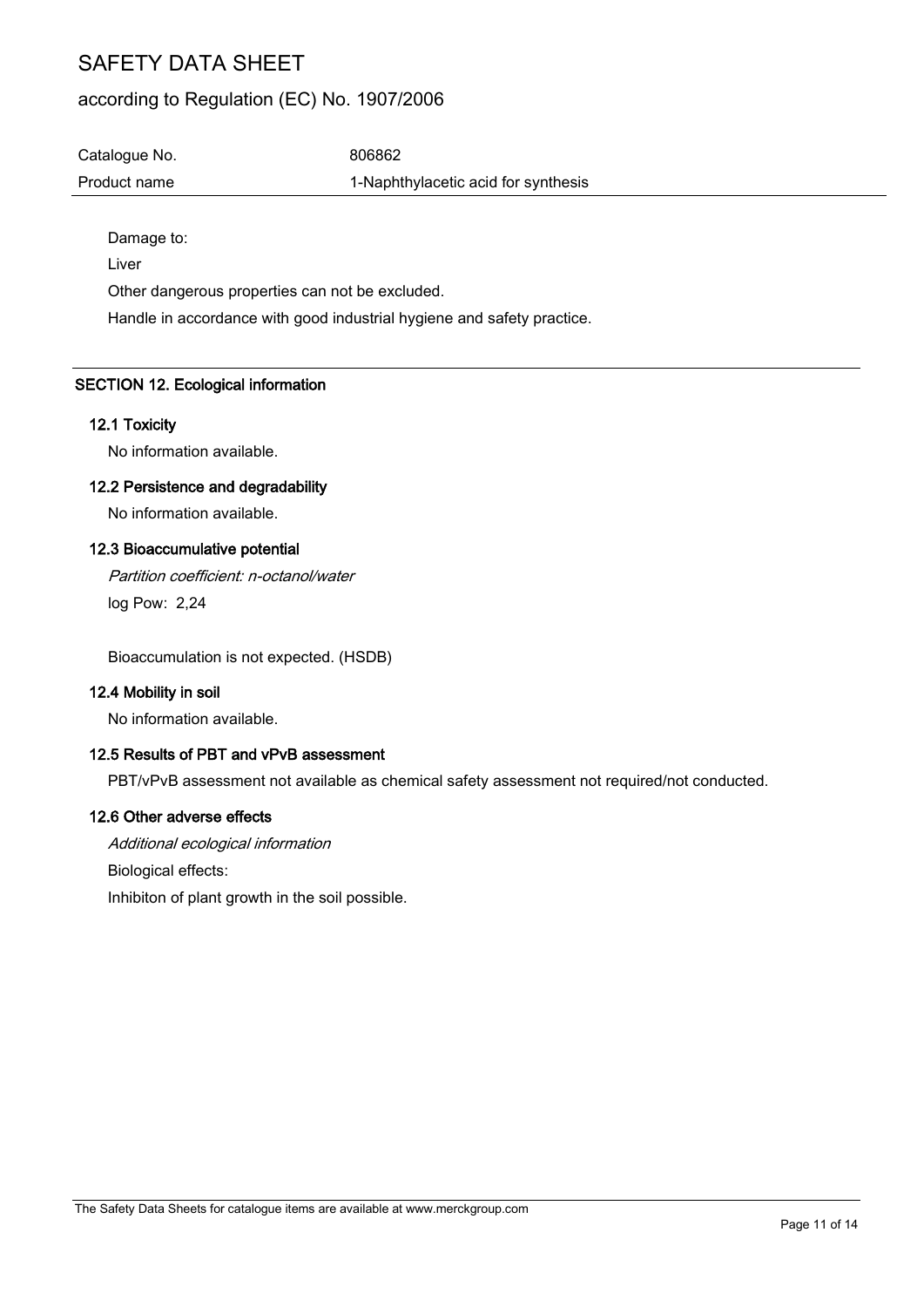## according to Regulation (EC) No. 1907/2006

Catalogue No. 6806862 Product name 1-Naphthylacetic acid for synthesis

#### SECTION 13. Disposal considerations

| <i>Waste treatment methods</i>                                                                                                                  |                                                         |  |
|-------------------------------------------------------------------------------------------------------------------------------------------------|---------------------------------------------------------|--|
| See www.retrologistik.com for processes regarding the return of chemicals and containers, or<br>contact us there if you have further questions. |                                                         |  |
| <b>SECTION 14. Transport information</b>                                                                                                        |                                                         |  |
| Land transport (ADR/RID)                                                                                                                        |                                                         |  |
| 14.1 - 14.6                                                                                                                                     | Not classified as dangerous in the meaning of transport |  |

regulations.

| Inland waterway transport (ADN) |                                                         |
|---------------------------------|---------------------------------------------------------|
| Not relevant                    |                                                         |
| Air transport (IATA)            |                                                         |
| $14.1 - 14.6$                   | Not classified as dangerous in the meaning of transport |
|                                 | regulations.                                            |
| Sea transport (IMDG)            |                                                         |
| $14.1 - 14.6$                   | Not classified as dangerous in the meaning of transport |
|                                 | regulations.                                            |
|                                 |                                                         |

14.7 Transport in bulk according to Annex II of MARPOL 73/78 and the IBC Code

Not relevant

#### SECTION 15. Regulatory information

## 15.1 Safety, health and environmental regulations/legislation specific for the substance or mixture

| EU regulations            |                                                                                                                                                                                                                          |
|---------------------------|--------------------------------------------------------------------------------------------------------------------------------------------------------------------------------------------------------------------------|
| Major Accident Hazard     | SEVESO III                                                                                                                                                                                                               |
| Legislation               | Not applicable                                                                                                                                                                                                           |
| Occupational restrictions | Take note of Dir 94/33/EC on the protection of young people at<br>work. Observe work restrictions regarding maternity protection in<br>accordance to Dir 92/85/EEC or stricter national regulations where<br>applicable. |

The Safety Data Sheets for catalogue items are available at www.merckgroup.com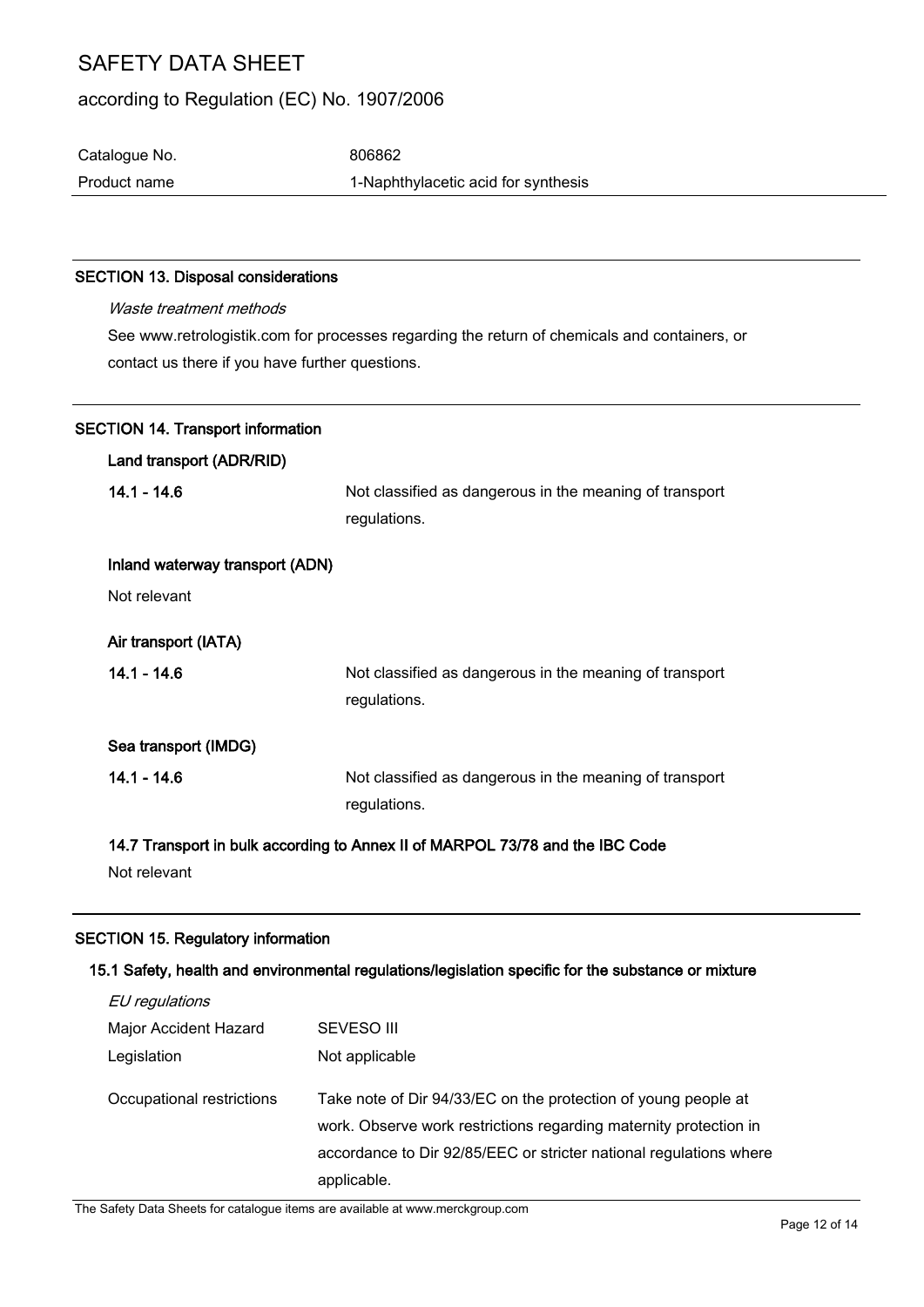j.

# according to Regulation (EC) No. 1907/2006

| Catalogue No.                                                                                                                                                          | 806862    |                                                                                                                                                                                                                    |
|------------------------------------------------------------------------------------------------------------------------------------------------------------------------|-----------|--------------------------------------------------------------------------------------------------------------------------------------------------------------------------------------------------------------------|
| Product name                                                                                                                                                           |           | 1-Naphthylacetic acid for synthesis                                                                                                                                                                                |
|                                                                                                                                                                        |           |                                                                                                                                                                                                                    |
| Regulation (EC) No 1005/2009 on substances that<br>deplete the ozone layer                                                                                             |           | not regulated                                                                                                                                                                                                      |
| Regulation (EC) No 850/2004 of the European<br>Parliament and of the Council of 29 April 2004 on<br>persistent organic pollutants and amending<br>Directive 79/117/EEC |           | not regulated                                                                                                                                                                                                      |
| Substances of very high concern (SVHC)                                                                                                                                 |           | This product does not contain substances<br>of very high concern according to<br>Regulation (EC) No 1907/2006 (REACH),<br>Article 57 above the respective regulatory<br>concentration limit of $\geq$ 0.1 % (w/w). |
| National legislation<br>Storage class                                                                                                                                  | $10 - 13$ |                                                                                                                                                                                                                    |
|                                                                                                                                                                        |           |                                                                                                                                                                                                                    |

#### 15.2 Chemical safety assessment

For this product a chemical safety assessment was not carried out.

## SECTION 16. Other information

## Full text of H-Statements referred to under sections 2 and 3.

| H302 | Harmful if swallowed.          |
|------|--------------------------------|
| H319 | Causes serious eye irritation. |

#### Training advice

Provide adequate information, instruction and training for operators.